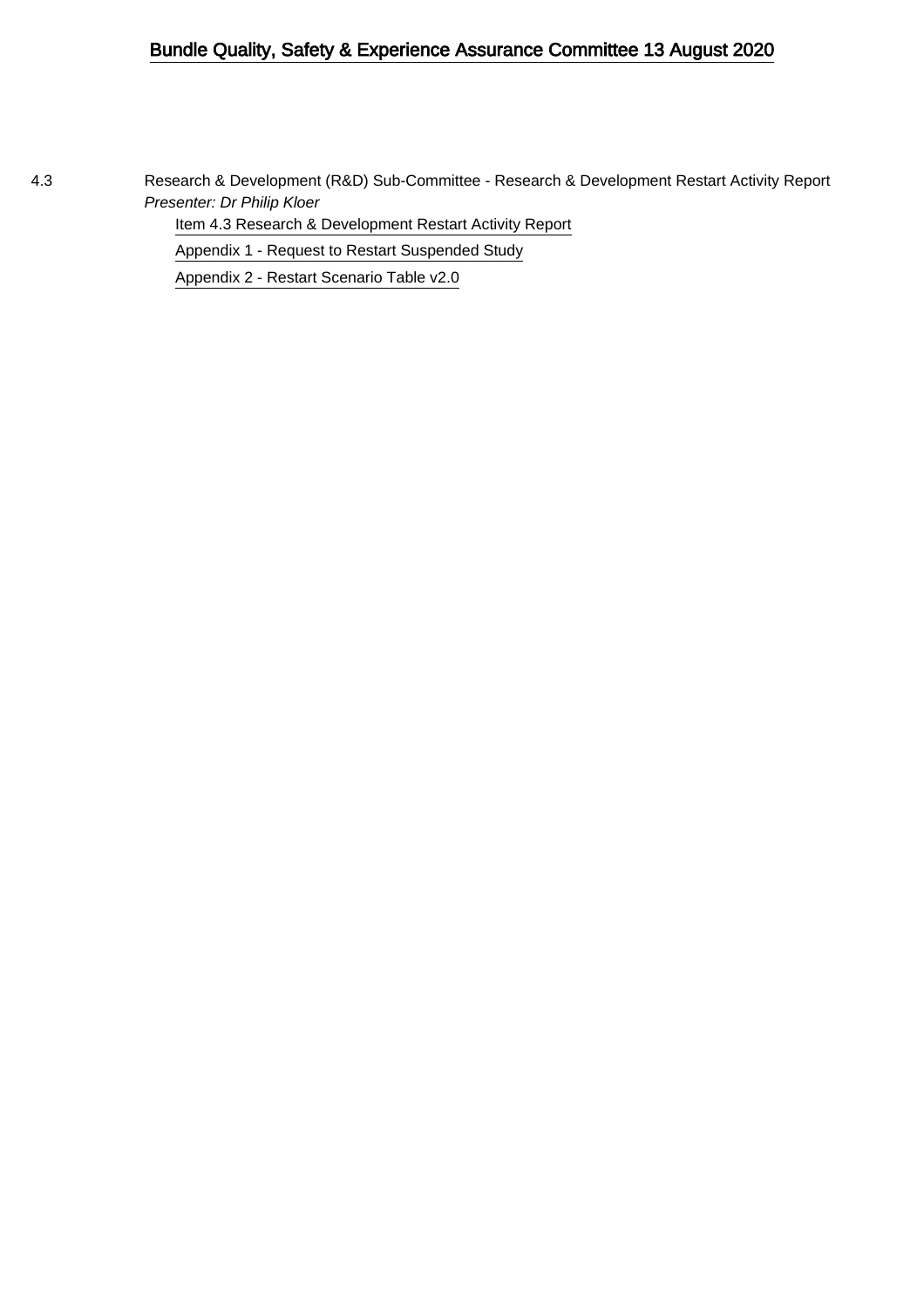

### <span id="page-1-0"></span>**PWYLLGOR ANSAWDD, DIOGELWCH A SICRHAU PROFIOD QUALITY, SAFETY AND EXPERIENCE ASSURANCE COMMITTEE**

| <b>DYDDIAD Y CYFARFOD:</b>    | 13 August 2020                                      |
|-------------------------------|-----------------------------------------------------|
| <b>DATE OF MEETING:</b>       |                                                     |
| <b>TEITL YR ADRODDIAD:</b>    | Research & Development Restart Activity Report      |
| <b>TITLE OF REPORT:</b>       |                                                     |
| <b>CYFARWYDDWR ARWEINIOL:</b> | Dr Philip Kloer, Medical Director / Deputy CEO      |
| <b>LEAD DIRECTOR:</b>         |                                                     |
| <b>SWYDDOG ADRODD:</b>        | Dr Caroline Williams, Senior Operations Manager R&D |
| <b>REPORTING OFFICER:</b>     |                                                     |

**Pwrpas yr Adroddiad** (dewiswch fel yn addas) **Purpose of the Report** (select as appropriate) Er Sicrwydd/For Assurance

### **ADRODDIAD SCAA SBAR REPORT Sefyllfa / Situation**

Health and Care Research Wales (HaCRW) have asked that all Research and Development (R&D) Departments put in place an arrangement for restarting non COVID-19 research studies, in view of the marked decrease in patients with the disease and the requirement to ensure all patients and staff are able to benefit from research.

This report sets out the approach that Hywel Dda University Health Board's (HDdUHB) R&D Department is taking to re-starting studies, utilising a risk based scenario approach, and ensuring full compliance with local and national directives. As the next R&D Sub-Committee is not until 14<sup>th</sup> September 2020, this report is presented to the Quality, Safety & Experience Assurance Committee's attention for assurance.

## **Cefndir / Background**

Research has and continues to be essential to finding effective responses to COVID-19. HDdUHB has been proactively involved in several studies as part of the international and national response. In line with HaCRW advice, this has meant reprioritising research delivery team resources towards the COVID-19 studies. With the number of COVID-19 patients in decline, HaCRW has asked that non COVID-19 studies now restart.

The restart of a currently paused study and the start-up of new studies is dependent on a number of preconditions being met. HaCRW has set out that it is the responsibility of the sponsor, the funder, the Chief Investigator (CI), the study site(s) legal entity, and, where applicable, the Principal Investigator (PI) at each site to assess that these are met before applying to restart/start. The principles that HDdUHB has been asked to follow in making decisions about restart are as follows:

Principle 1: Only research that is still viable should restart/start.

Principle 2: Research should only restart/start when safe to do so. Safety considerations in restarting research include:

The risk of exposure to COVID-19.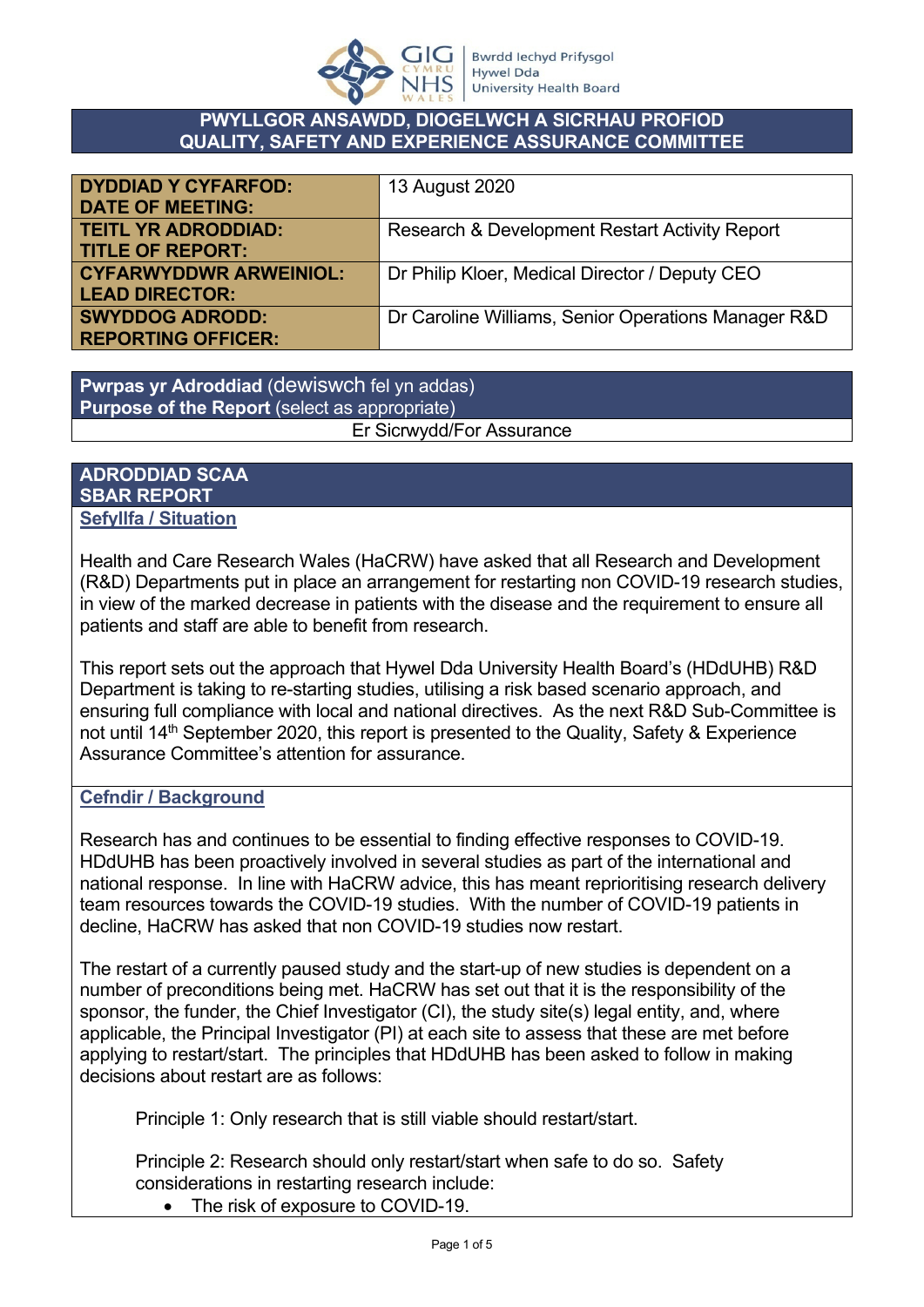- Government guidance on social distancing, restart of work, and travel.
- Local site policies in respect of COVID-19.

Principle 3: Capacity and site readiness

• The pace of restart and the commencement of new studies will be commensurate with capacity and readiness at each site in the Health Board.

Principle 4: Prioritisation. Three levels for prioritisation of studies that need delivery team support have been developed and will be applied according to study urgency (Level 1 is highest priority/urgency):

- Level 1: Essential studies providing evidence for pandemic management, i.e. nationally prioritised COVID-19 Urgent Public Health (UPH) research studies.
- Level 2: Studies where the research protocol includes an urgent treatment or intervention without which patients could come to harm. These might be studies that provide access to potentially life preserving or life-extending treatment not otherwise available to the patient.
- Level 3: All other studies (including new COVID-19 studies not in Level 1).

## **Asesiad / Assessment**

To ensure these principles are followed in HDdUHB, the following approach is being taken:

## Establishment of an Assessment and Prioritisation Panel

This panel meets virtually every Monday to consider all applications for restart. The panel consists of the R&D Director/Deputy R&D Director, Senior Operations Manager, Study Set Up Manager, Lead Clinical Research Nurses, Associate Director Medical Directorate. The panel ultimately decides whether studies can restart in line with the criteria set out by the subsequent sections.

## Application of Prioritisation Criteria

The panel reviews the restart requests from Sponsors and Local PIs. Initial general prioritisation principles are applied to identify which studies are the most urgent to restart. Prioritisation of portfolio studies take into account the national discussions within Wales where a centralised decision has been taken to prioritise certain studies. For those identified studies, the local team review the capacity and capability of the Health Board and prioritise resource accordingly. A restart form has been specifically designed to allow a clear audit trail of the R&D Department's decision making process (Appendix 1).

## Risk Assessment and Development of Management Plan

Appendix 2 sets out the four main types of research that the Health Board routinely undertakes and the typical research processes associated with each type. Importantly, it sets out the level of infection risk associated with each type of research. The R&D Department is categorising the research it restarts using these scenarios.

Practically, the categorisation of research studies in this way allows a risk assessment and associated management approach. In summary, when a study is categorised as:

*Low Risk*, it means that most aspects of the study can be conducted remotely, by telephone or internet calls. If interventions are required they are non-invasive, and there is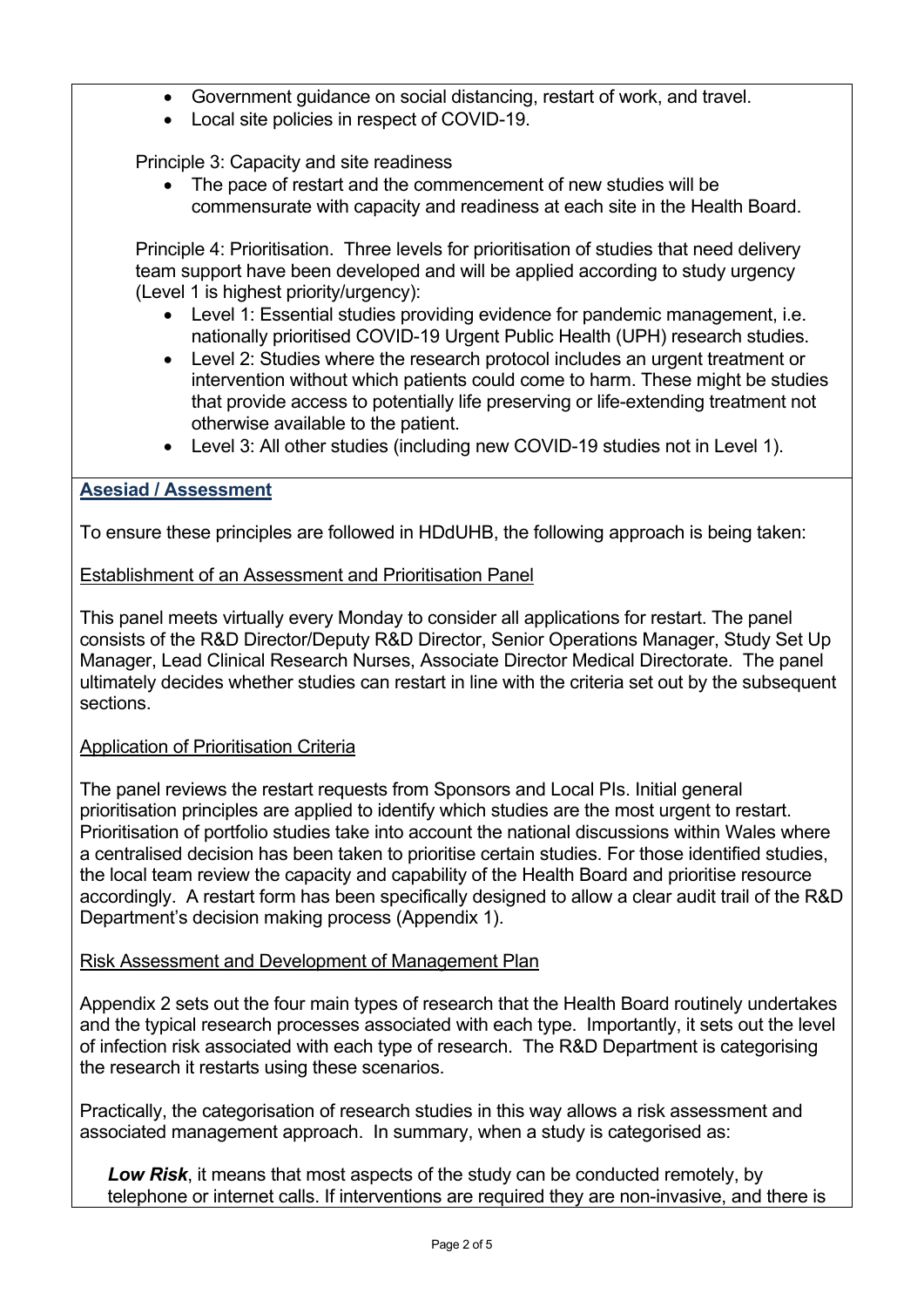minimal infection risk. The R&D Department can only agree to the study starting/restarting following:

- an assessment of its priority (i.e. the three levels set out by HaCRW); and
- a site capability and capacity assessment (e.g. if the research is a low priority and would distract from COVID-19 studies, it would not be agreed for restart).

*Medium Risk*, it means patients have to attend sites or health board staff need to go to other premises where patients are present. Measurements and samples with a potentially low viral load e.g. blood & urine, need to be taken and/or treatments administered. No test or procedure is aerosol generating. The R&D Department can agree to the study starting/restarting providing that:

- site infection control has been consulted and there is a risk management plan in place;
- the quidelines of the site leadership team relating to the areas where the study will be undertaken are followed;
- an assessment of priority has taken place; and
- a site capacity and capability assessment has been conducted, which will include laboratory capacity.

*High Risk*, it means participants have to attend sites to meet research staff and measurements and samples need to be taken and/or treatments administered. Tests and procedures are aerosol generating or carry a potentially high viral load e.g. saliva & sputum. Starting/restarting the study will be determined by the R&D Department and the site management team on a study by study basis providing that:

- infection control has agreed, with a clear management plan in place; this will include taking place in designated facilities meeting specified infection control criteria;
- specific guidelines developed in partnership with the site leadership team are implemented;
- an assessment of priority has taken place; and
- a site capacity and capability assessment has been conducted, which will include laboratory capacity to process potentially high risk samples.

The implications of this report are that for low and medium risk studies, in the majority of circumstances, the R&D Department is able to approve the restart of studies. High risk studies can only be agreed on a study by study basis with the site leadership team(s) where the study is going to be carried out and dependent on laboratory capacity to process samples.

At present, all sites are able to support low risk studies. Under the Senior R&D Operations Manager, lead research nurses are undertaking assessments, and making adjustments, that should enable all sites to support medium risk studies. Some adjustments will be necessary and will require the support of operational management teams (e.g. providing a space within outpatients to consult with patients). The additional facilities required to undertake high risk studies (e.g. accessible laboratory space of appropriate categorisation) means that the Health Board will only be able to conduct them at one or two of its sites. No study will be restarted at sites where it is not safe and viable to do so. There are several adjustments and improvements to R&D facilities required at the various sites to ensure studies can be carried out safely and effectively. A failure to address these will have an impact on study recruitment (i.e. key performance targets and research income).

# Considering HDUHB Sponsored Studies

The restarting of Health Board sponsored studies is being overseen by the Health Board Sponsor Review Panel (SRP), with the study CIs completing the restart checklist. The detail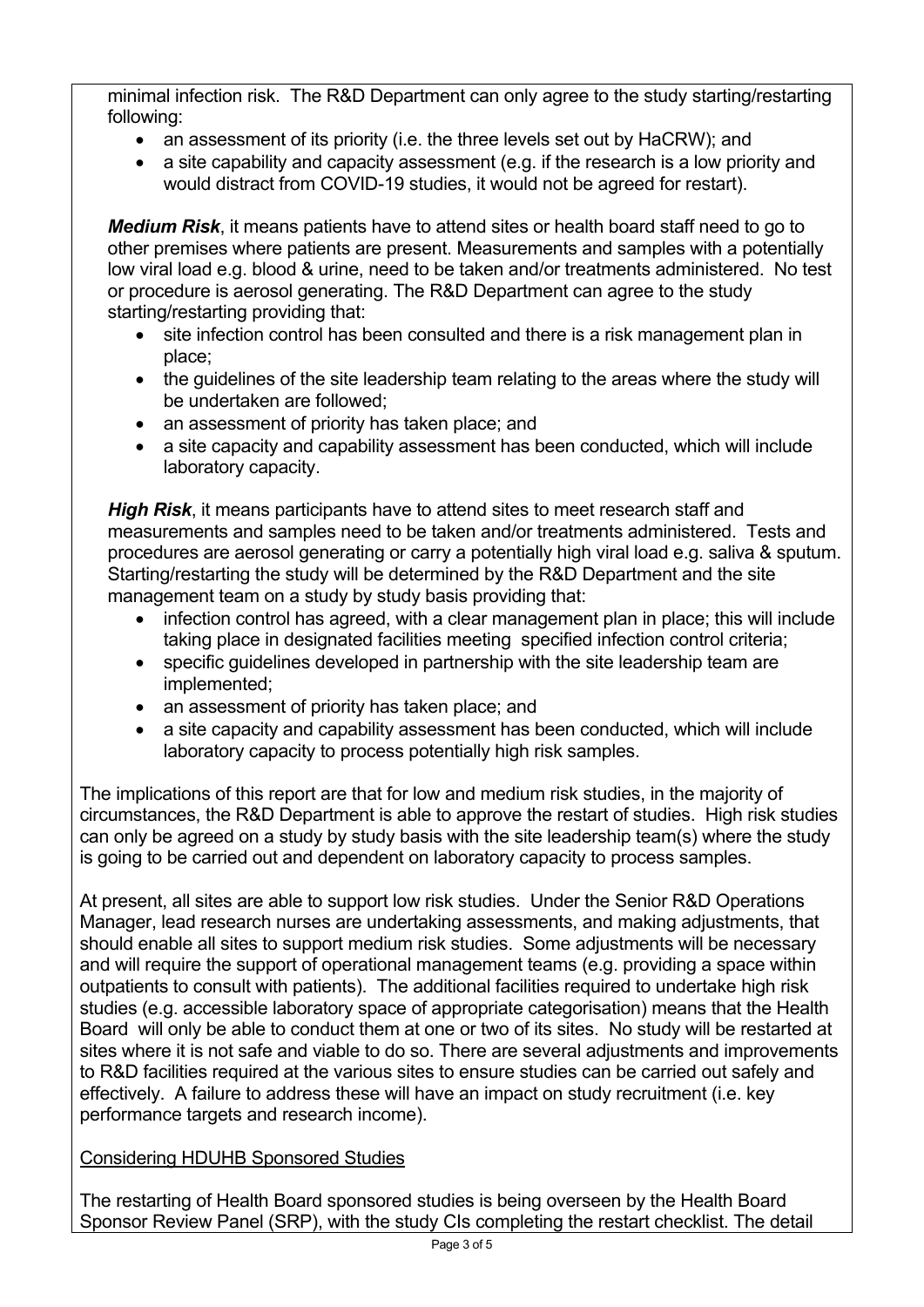received is reviewed by the SRP for assurances that all conditions have been met including assurances on specific COVID-19 safety requirements to be implemented. CIs holding major grants are being prioritised to assess their restart capabilities.

## Re-issuing Capacity & Capability Assessment

Once the Assessment and Prioritisation panel consent to a study restarting, with any conditions being addressed, the study can only start recruiting when a formal statement of capacity and capability is re-issued through the study being green lighted. Any revisions to study targets or changes in the way the study is to be delivered locally are summarised in the capacity and capability confirmation email.

### The consideration of new studies

The current priority is to restart paused activity and resources will initially be prioritised to this process. The Assessment & Review panel will monitor progress and identify timelines where it would be appropriate to fully re-open all new study applications, including student studies. It is anticipated this timeline will become naturally evident as the numbers of studies to restart become fewer.

### **Argymhelliad / Recommendation**

QSEAC is asked to receive an assurance from the Research & Development Restart Activity Report.

| Amcanion: (rhaid cwblhau)<br><b>Objectives: (must be completed)</b>                              |                                                                                                                                                                                                                                                                                                                          |
|--------------------------------------------------------------------------------------------------|--------------------------------------------------------------------------------------------------------------------------------------------------------------------------------------------------------------------------------------------------------------------------------------------------------------------------|
| <b>Committee ToR Reference:</b><br>Cyfeirnod Cylch Gorchwyl y Pwyllgor:                          | 4.5 Provide assurance that the organisation, at all<br>levels, has the right governance arrangements<br>and strategy in place to ensure that the care<br>planned or provided across the breadth of the<br>organisation's functions, is based on sound<br>evidence, clinically effective and meeting<br>agreed standards. |
| Cyfeirnod Cofrestr Risg Datix a Sgôr<br>Cyfredol:<br>Datix Risk Register Reference and<br>Score: | N/A                                                                                                                                                                                                                                                                                                                      |
| Safon(au) Gofal ac lechyd:<br>Health and Care Standard(s):                                       | 3.3 Quality Improvement, Research and Innovation<br>2.4 Infection Prevention and Control (IPC) and<br>Decontamination                                                                                                                                                                                                    |

| <b>Effaith/Impact:</b>                                                                                                |                |
|-----------------------------------------------------------------------------------------------------------------------|----------------|
| <b>Ariannol / Financial:</b><br><b>Ansawdd / Patient Care:</b><br><b>Gweithlu / Workforce:</b><br><b>Risg / Risk:</b> | Not Applicable |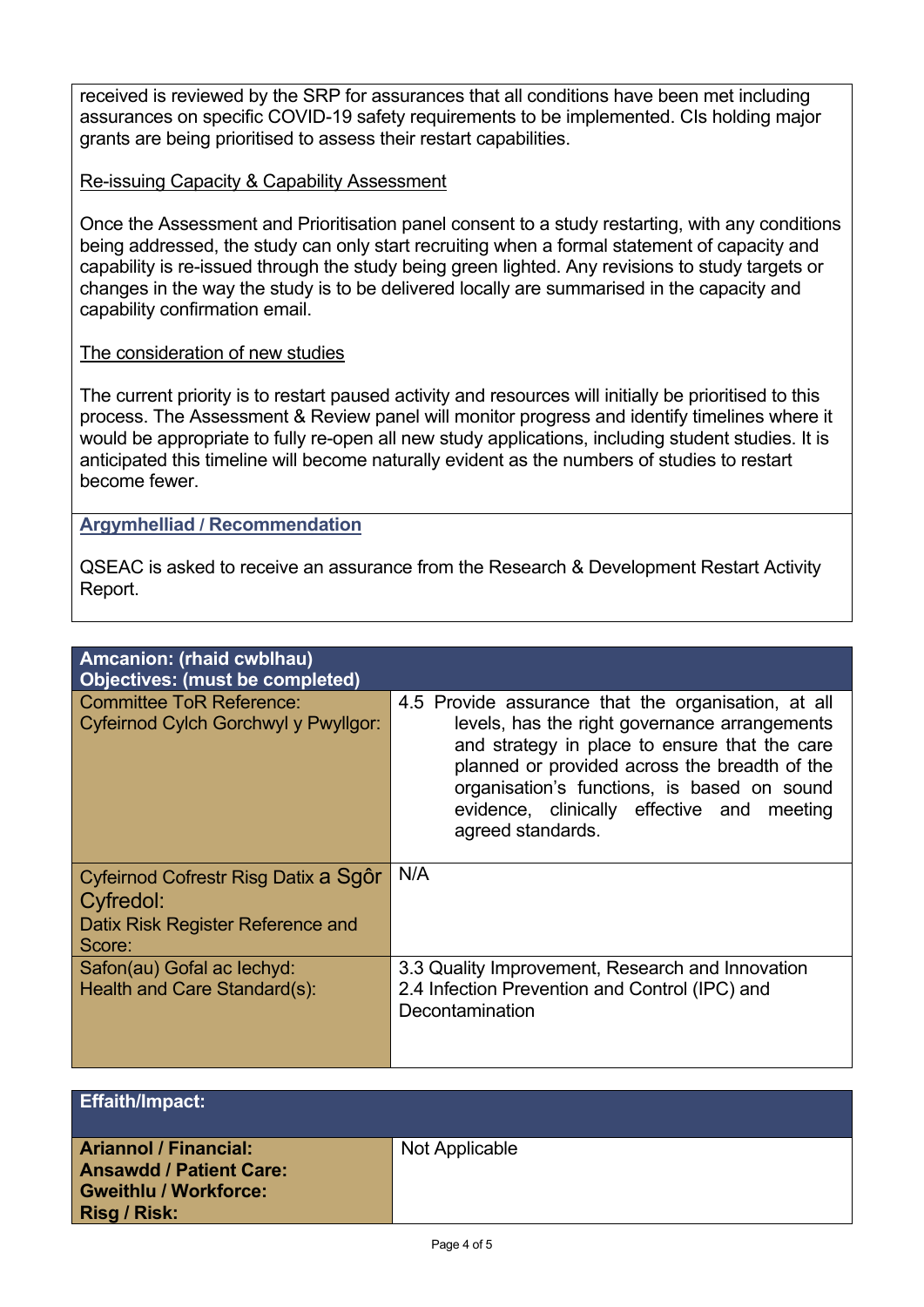| <b>Cyfreithiol / Legal:</b>     |  |
|---------------------------------|--|
| <b>Enw Da / Reputational:</b>   |  |
|                                 |  |
| <b>Gyfrinachedd / Privacy:</b>  |  |
| <b>Cydraddoldeb / Equality:</b> |  |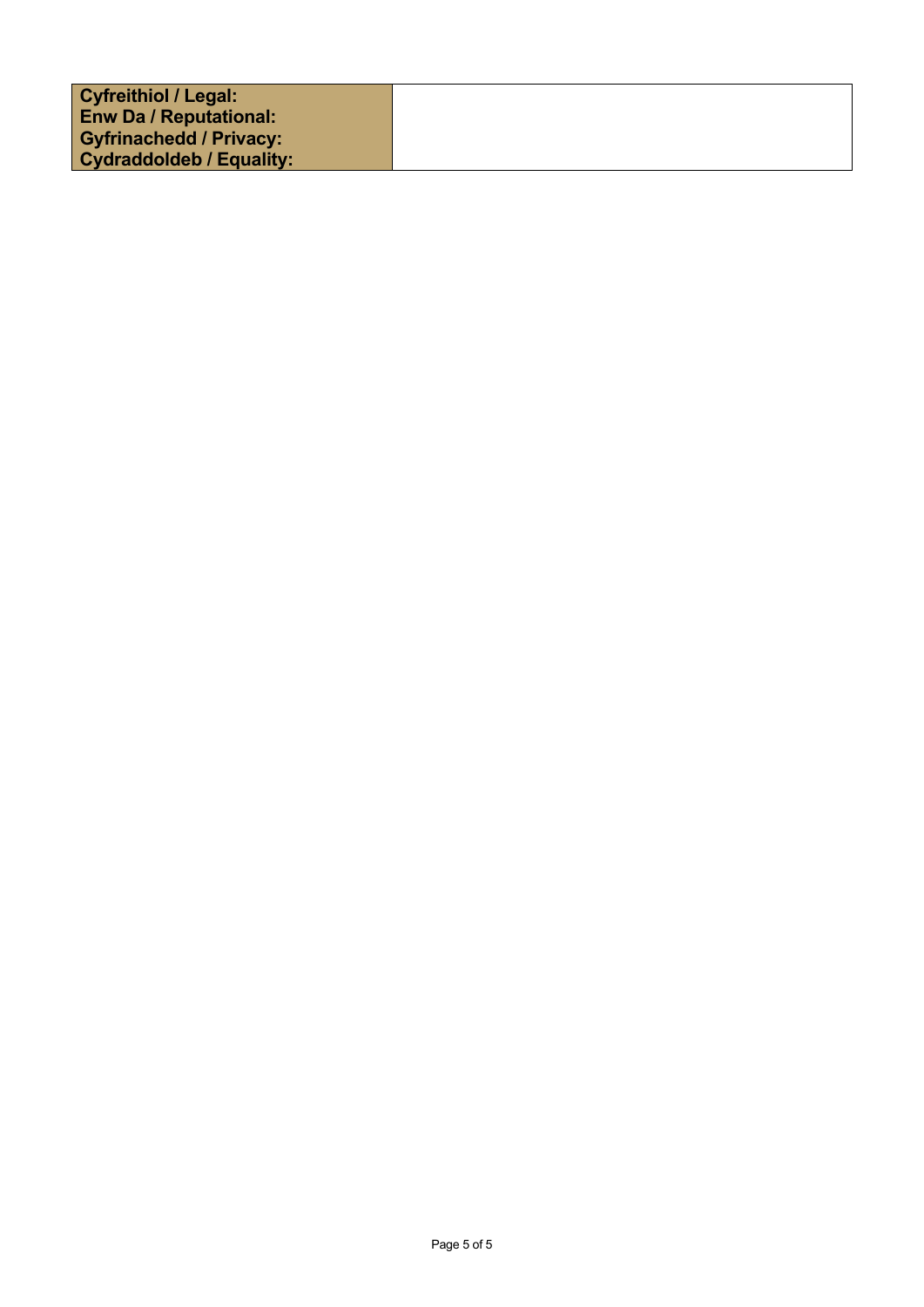

# <span id="page-6-0"></span>**Request for restart of hosted research activity following COVID-19 pause**

## **Team leads / PI**

| <b>Project Title</b>                                                                  |                                                                                                 |
|---------------------------------------------------------------------------------------|-------------------------------------------------------------------------------------------------|
| <b>IRAS No</b>                                                                        |                                                                                                 |
| Sponsor / CI                                                                          |                                                                                                 |
| Summary / synopsis of the study.                                                      |                                                                                                 |
| Locations (circle / delete)                                                           | WGH / PPH / GGH / BGH / Primary Care<br>In-Patient / Out-Patient                                |
| PI/s                                                                                  |                                                                                                 |
| Priority level (circle / delete) see appendix 1                                       | 2 <sub>3</sub><br>$\mathbf{1}$                                                                  |
| Scenario (circle / delete) see appendix 2                                             | $2^{\circ}$<br>$\mathbf{3}$<br>1<br>$\overline{4}$<br>If 3 or 4 state risk: Low / Medium / High |
| Has this scenario been agreed to locally?                                             | Yes / No / na / In process                                                                      |
| Were there any existing issues with the study<br>prior to COVID? Eg poor recruitment? |                                                                                                 |
| What are the risks to participants if we DO NOT<br>restart the study?                 |                                                                                                 |
| Planned re-start date                                                                 |                                                                                                 |
| Planned end of recruitment date                                                       |                                                                                                 |
| Revised recruitment figure                                                            |                                                                                                 |
| Sponsor agreed to restart?                                                            | Yes / No                                                                                        |

Are there any additional requirements (beyond the agreed scenario) regarding:

| Risk of exposure to COVID-19 for patients and<br>staff.                           | Yes / No |
|-----------------------------------------------------------------------------------|----------|
| Compliance with social distancing.                                                | Yes / No |
| Supply of PPE.                                                                    | Yes / No |
| Guidance on safety issues and precautions<br>available to participants and staff. | Yes / No |
| Access to hospital / clinics for patients or staff.                               | Yes / No |
| Revised paperwork (consent, Info sheets etc)                                      | Yes / No |
| Interventions / tests conducted.                                                  | Yes / No |

**If 'Yes' to any of the above, please complete the table below**.

Management of infection risk (add rows if needed).

| Requirement / intervention | Management of risk |
|----------------------------|--------------------|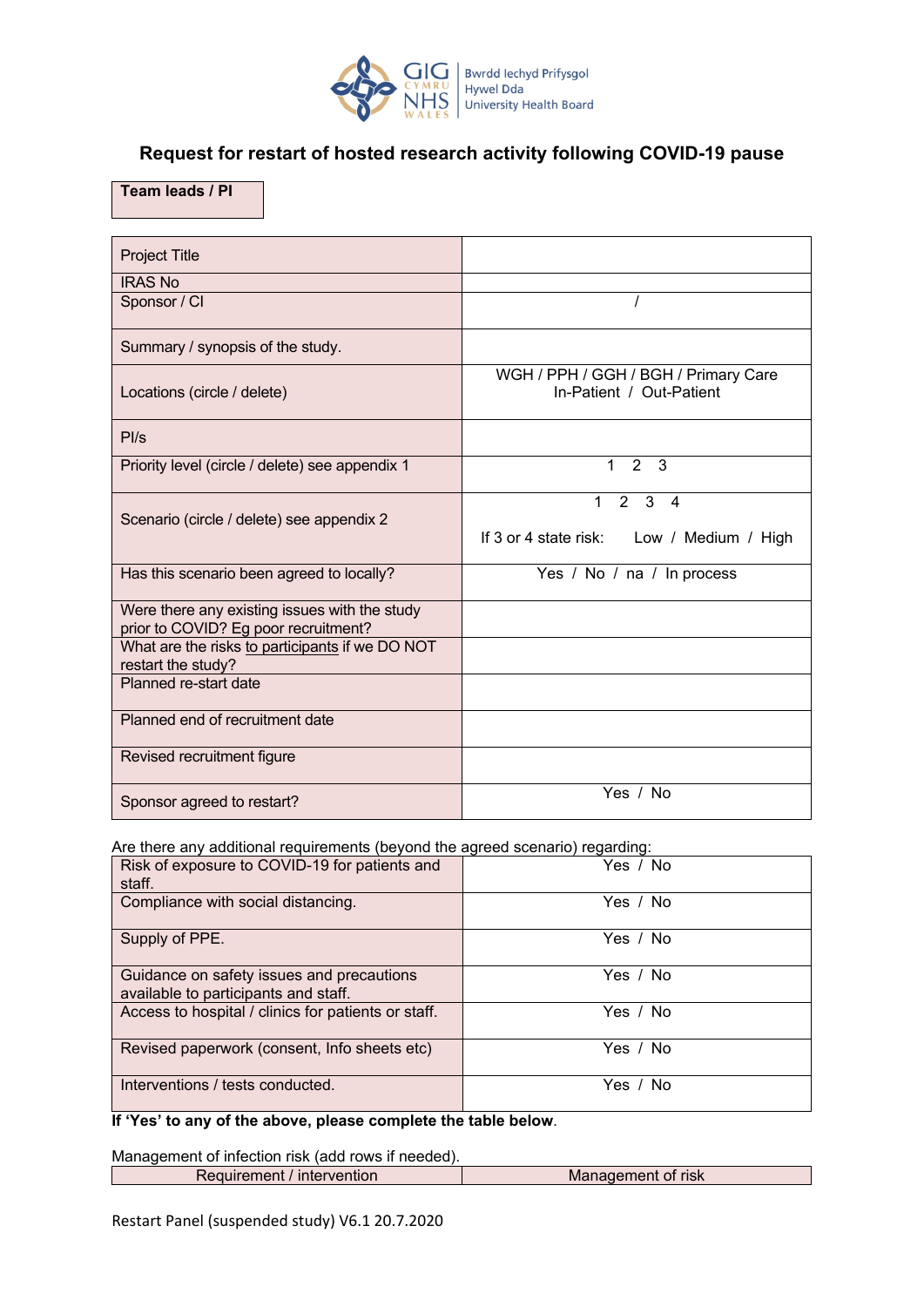

| Lead PI signature / date |  |
|--------------------------|--|
|                          |  |
|                          |  |

## **R&D office**

| Funding in place.                           | No.<br>Yes.<br>n/a |
|---------------------------------------------|--------------------|
| Departmental leads aware                    | No.<br>Yes.<br>n/a |
| Regulatory approvals / amendments in place? | No.<br>Yes.<br>n/a |
| Contract in place                           | No.<br>Yes<br>n/a  |
| Support departments agreement - Pharmacy    | No.<br>n/a<br>Yes. |
| Support departments agreement - Radiology   | No.<br>Yes<br>n/a  |
| Support departments agreement - Pathology   | No.<br>Yes.<br>n/a |
| Support departments agreement - Other       | No.<br>Yes<br>n/a  |

#### **Re-start Panel**

| Agree to re-start?                                                               | Yes | No Yes with conditions |
|----------------------------------------------------------------------------------|-----|------------------------|
| If 'Yes with conditions' please list what is<br>required before restarting here. |     |                        |
| Date                                                                             |     |                        |

Please return completed for to Chris.Tattersall@wales.nhs.uk . The information you have provided will be reviewed and considered for restart of your study. We will contact you once a decision has been made or if we have further queries.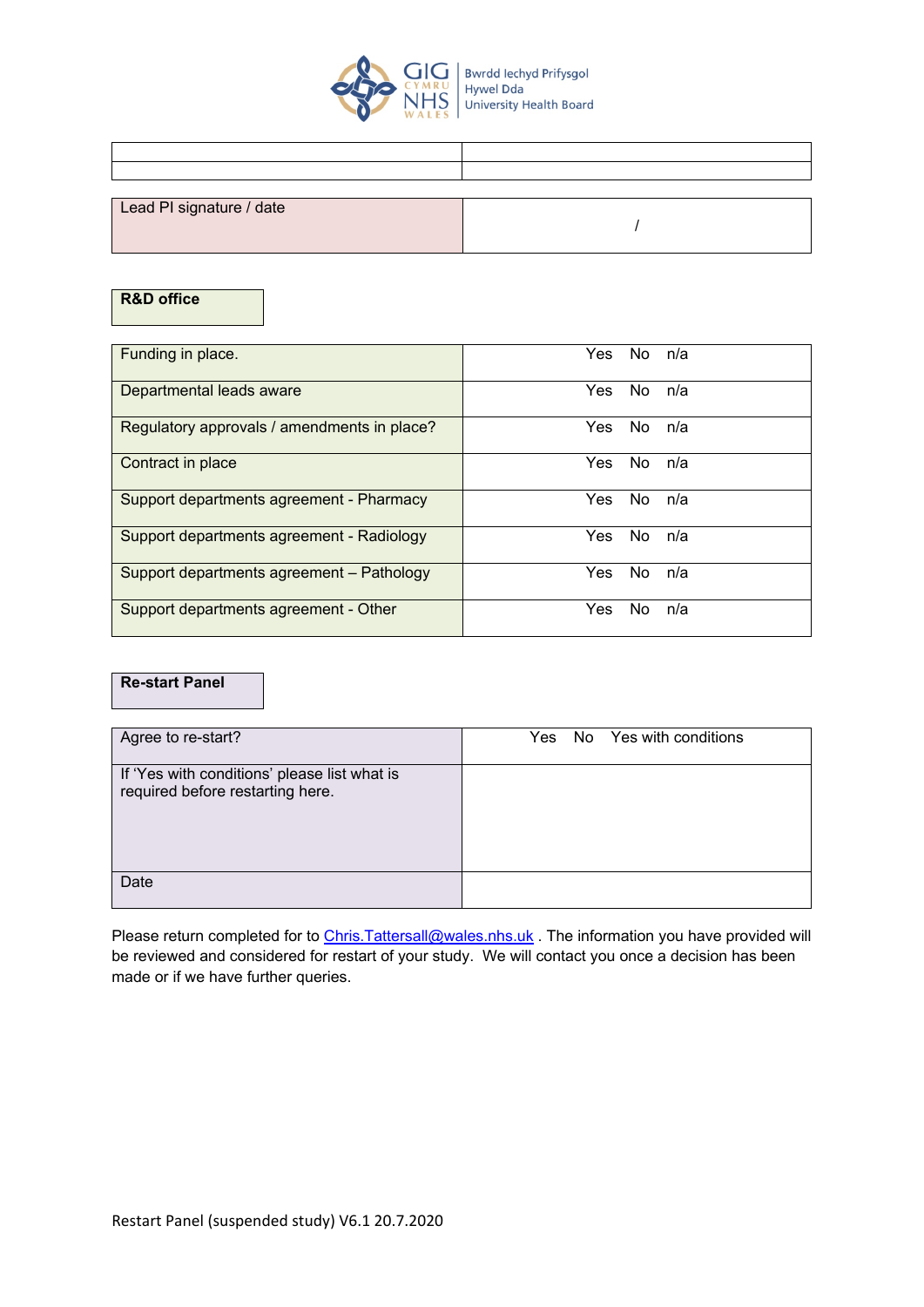<span id="page-8-0"></span>

|                                                       | <b>Patient</b><br>location? | <b>Consent</b> | <b>Low Risk</b><br>Activity.                                                                                                      | <b>Medium Risk</b><br>Activity. | <b>High Risk</b><br>Activity. | <b>COVID Considerations.</b>                                                                                                                                                                                                                                                                                                                                                                                                                                              |           |
|-------------------------------------------------------|-----------------------------|----------------|-----------------------------------------------------------------------------------------------------------------------------------|---------------------------------|-------------------------------|---------------------------------------------------------------------------------------------------------------------------------------------------------------------------------------------------------------------------------------------------------------------------------------------------------------------------------------------------------------------------------------------------------------------------------------------------------------------------|-----------|
| NON-<br><b>INTERVENTIONAL</b><br><b>GROUP STUDIES</b> | Home                        | Remote         | <b>Nil</b>                                                                                                                        | Nil                             | Nil                           | Nil                                                                                                                                                                                                                                                                                                                                                                                                                                                                       | Sign Off. |
| <b>OBSERVATIONAL</b><br><b>STUDIES</b> (without       | Home                        | Remote         | Nil                                                                                                                               | Nil                             | Nil                           | Nil                                                                                                                                                                                                                                                                                                                                                                                                                                                                       |           |
| interventions).                                       | Ward                        | ln<br>person   | Consenting<br>process,<br>completion of<br>QOLS, taking of<br>medical history.<br>Vital signs,<br>height & weight<br>if required. | Nil                             | Nil                           | Follow current local/government guidance for general<br>interactions with participants e.g. where possible follow 2<br>metre social distancing, hand hygiene & correct PPE for staff<br>& participant depending on activity.<br>Assess suitability of patient for approach i.e if they are in a<br>vulnerable group consider deferral or use clinical judgement<br>of benefit of research to the patient vs possible COVID risk.                                          |           |
|                                                       | Outpatien<br>ts             | In<br>person   | Consenting<br>process,<br>completion of<br>QOLS, taking of<br>medical history.<br>Vital signs,<br>height & weight<br>if required. | Nil                             | Nil                           | Same as ward with addition of;<br>Follow current local guidance for bringing patient into<br>hospital for clinical research visit, e.g. outpatient policy such<br>as patient temperature checks on arrival.                                                                                                                                                                                                                                                               |           |
|                                                       | <b>CRC</b>                  | ln<br>person   | Consenting<br>process,<br>completion of<br>QOLS, taking of<br>medical history.<br>Vital signs,<br>height & weight<br>if required. | Nil                             | Nil                           | LOW RISK - Follow current local/government guidance for<br>general interactions with participants e.g. where possible<br>follow 2 metre social distancing, hand hygiene & correct PPE<br>for staff & participant depending on activity.<br>Guidance documents are available in the CRC that cover<br>Procedure for participant visits to CRC<br>1.<br>2.<br>Research participant instructions<br>Covid 19 Participant screening<br>3.<br>Cleaning procedure for CRC<br>4. |           |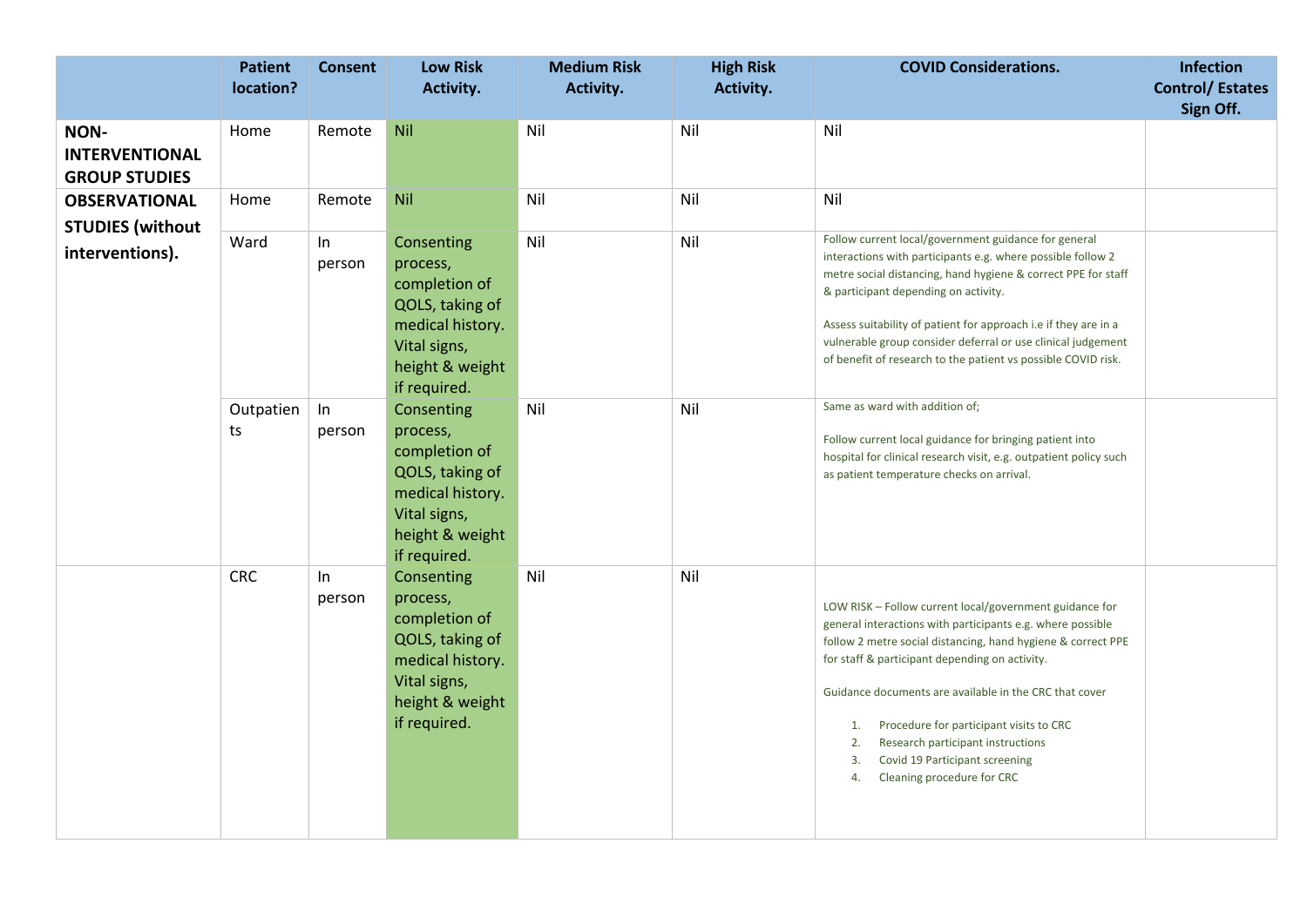| <b>OBSERVATIONAL</b><br><b>STUDIES</b> (with<br>interventions) | Ward            | $\ln$<br>person | Consenting<br>process,<br>completion of<br>QOLS, taking of<br>medical history,<br>vital signs,<br>height & weight,<br>ECG. | <b>General medical</b><br>examination, low<br>viral load sample<br>collection &<br>storage e.g. blood,<br>urine.<br>Radiology tests if<br>required. | <b>High viral load</b><br>sample collection,<br>e.g. saliva,<br>sputum.<br>Aerosol<br>generating<br>procedures such<br>as respiratory<br>investigations e.g.<br>spirometry.<br>Sample<br>processing | LOW RISK - Follow current local policy/government guidance<br>for general interactions with participants e.g. where possible<br>follow 2 metre social distancing, hand hygiene & correct PPE<br>for staff & participant depending on activity.<br>Assess suitability of patient for approach i.e if they are in a<br>vulnerable group consider deferral or use clinical judgement<br>of benefit of research to the patient vs possible COVID risk.<br>MEDIUM RISK - as above but please be aware guidance/PPE<br>needed may alter dependent on the intervention required<br>and is not consistent across all procedures, e.g the policy and<br>requirements for recording height and weight may differ to<br>that required for collecting a blood sample. Please ensure<br>that local policies and guidelines are checked and adhered to<br>for each individual intervention required.<br>HIGH RISK - as above but also need to vacate room for 1 hour<br>after collecting sample. Currently cannot process samples on<br>all sites unless additional appropriate laboratory space is<br>made available. |  |
|----------------------------------------------------------------|-----------------|-----------------|----------------------------------------------------------------------------------------------------------------------------|-----------------------------------------------------------------------------------------------------------------------------------------------------|-----------------------------------------------------------------------------------------------------------------------------------------------------------------------------------------------------|----------------------------------------------------------------------------------------------------------------------------------------------------------------------------------------------------------------------------------------------------------------------------------------------------------------------------------------------------------------------------------------------------------------------------------------------------------------------------------------------------------------------------------------------------------------------------------------------------------------------------------------------------------------------------------------------------------------------------------------------------------------------------------------------------------------------------------------------------------------------------------------------------------------------------------------------------------------------------------------------------------------------------------------------------------------------------------------------------------|--|
|                                                                | Outpatien<br>ts | $\ln$<br>person | Consenting<br>process,<br>completion of<br>QOLS, taking of<br>medical history,<br>vital signs,<br>height & weight,<br>ECG. | <b>General medical</b><br>examination, low<br>viral load sample<br>collection &<br>storage e.g. blood,<br>urine.<br>Radiology tests if<br>required. | <b>High viral load</b><br>sample collection,<br>e.g. saliva,<br>sputum.<br>Aerosol<br>generating<br>procedures such<br>as respiratory<br>investigations e.g.<br>spirometry.<br>Sample<br>processing | LOW RISK - Follow current local policy/government guidance<br>for general interactions with participants e.g. where possible<br>follow 2 metre social distancing, hand hygiene & correct PPE<br>for staff & participant depending on activity.<br>Assess suitability of patient for approach i.e if they are in a<br>vulnerable group consider deferral or use clinical judgement<br>of benefit of research to the patient vs possible COVID risk.<br>MEDIUM RISK - as above but please be aware guidance/PPE<br>needed may alter dependent on the intervention required<br>and is not consistent across all procedures. e.g the policy and<br>requirements for recording height and weight may differ to<br>that required for collecting a blood sample. Please ensure<br>that local policies and guidelines are checked and adhered to<br>for each individual intervention required.<br>HIGH RISK - as above but also need to vacate room for 1 hour<br>after collecting sample. Currently cannot process samples on<br>all sites unless additional appropriate laboratory space is<br>made available. |  |
|                                                                | <b>CRC</b>      | $\ln$<br>person | Consenting<br>process,<br>completion of<br>QOLS, taking of<br>medical history,<br>vital signs,                             | <b>General medical</b><br>examination, low<br>viral load sample<br>collection &<br>storage e.g. blood,<br>urine.                                    | <b>High viral load</b><br>sample collection,<br>e.g. saliva,<br>sputum.                                                                                                                             | LOW RISK - Follow current local/government guidance for<br>general interactions with participants e.g. where possible<br>follow 2 metre social distancing, hand hygiene & correct PPE<br>for staff & participant depending on activity.<br>Guidance documents are available in the CRC that cover                                                                                                                                                                                                                                                                                                                                                                                                                                                                                                                                                                                                                                                                                                                                                                                                        |  |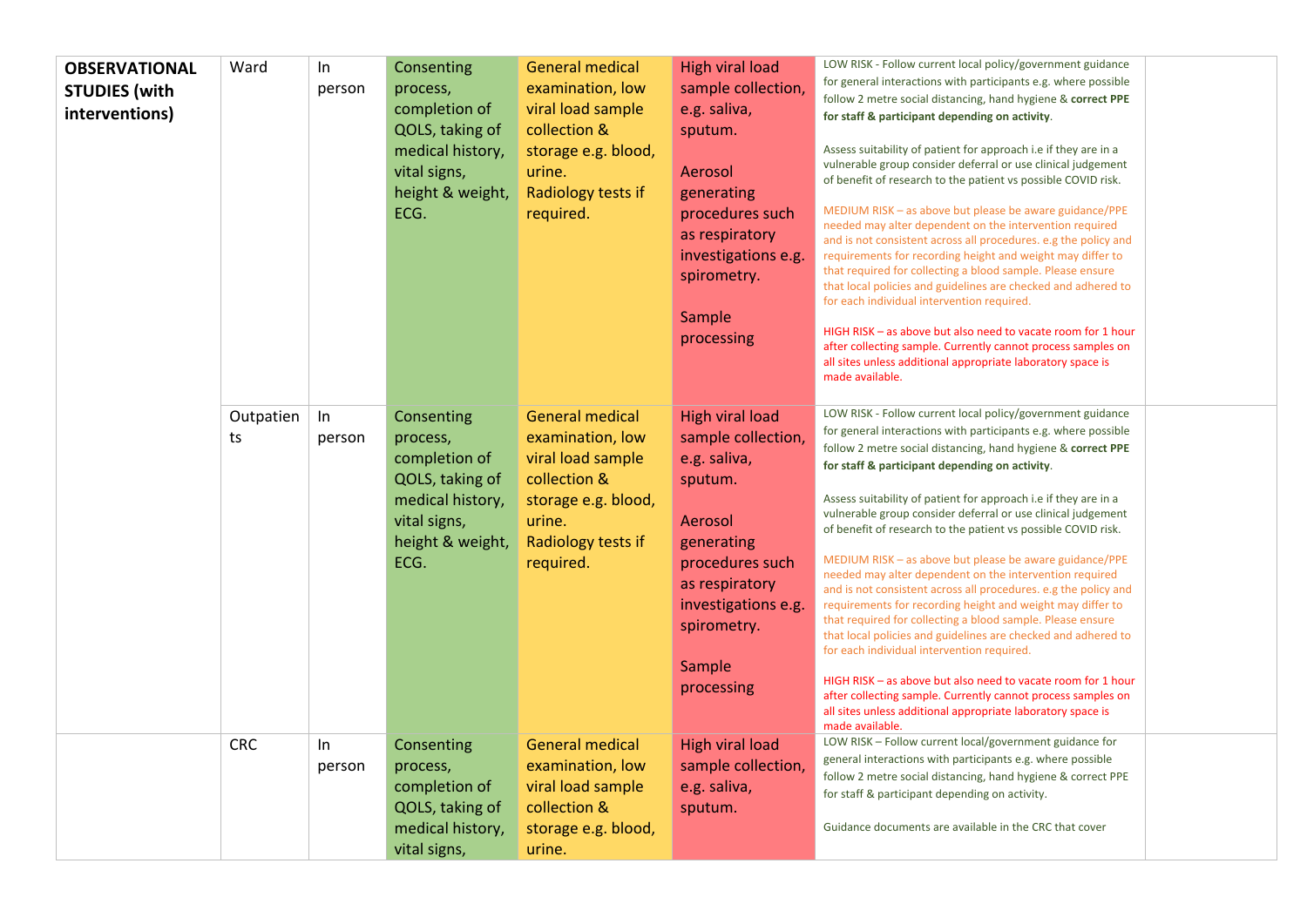|                                         |                 |              | height & weight,<br>ECG.                                                                                                                                                                                                    | Radiology tests if<br>required.                                                                                                                     | Aerosol<br>generating<br>procedures such<br>as respiratory<br>investigations e.g.<br>spirometry.<br>Sample<br>processing                                                                            | Procedure for participant visits to CRC<br>1.<br>2.<br>Research participant instructions<br>Covid 19 Participant screening<br>3.<br>Cleaning procedure for CRC<br>4.<br>MEDIUM RISK - as above but please be aware guidance/PPE<br>needed may alter dependent on the intervention required<br>and is not consistent across all procedures, e.g the policy and<br>requirements for recording height and weight may differ to<br>that required for collecting a blood sample. Please ensure<br>that local policies and guidelines are checked and adhered to<br>for each individual intervention required.<br>HIGH RISK - as above but also need to vacate room for 1 hour<br>after collecting sample. Processing of samples to be done in<br>CL2 histology Lab. under MSC, Mon-Fri 11-2pm until CRC<br>research Lab. facilities have CL2 status. Work is currently<br>underway to achieve this.                                                                                                                                                                                                           |  |
|-----------------------------------------|-----------------|--------------|-----------------------------------------------------------------------------------------------------------------------------------------------------------------------------------------------------------------------------|-----------------------------------------------------------------------------------------------------------------------------------------------------|-----------------------------------------------------------------------------------------------------------------------------------------------------------------------------------------------------|----------------------------------------------------------------------------------------------------------------------------------------------------------------------------------------------------------------------------------------------------------------------------------------------------------------------------------------------------------------------------------------------------------------------------------------------------------------------------------------------------------------------------------------------------------------------------------------------------------------------------------------------------------------------------------------------------------------------------------------------------------------------------------------------------------------------------------------------------------------------------------------------------------------------------------------------------------------------------------------------------------------------------------------------------------------------------------------------------------|--|
| INTERVENTIONAL/<br><b>CTIMP STUDIES</b> | Ward            | In<br>person | Consenting<br>process,<br>completion of<br>QOLS, taking of<br>medical history,<br>vital signs,<br>height & weight,<br>ECG, dispensing<br>of CTIMP and<br>collection of<br>remaining<br><b>CTIMP</b> or empty<br>containers. | <b>General medical</b><br>examination, low<br>viral load sample<br>collection &<br>storage e.g. blood,<br>urine.<br>Radiology tests if<br>required. | <b>High viral load</b><br>sample collection,<br>e.g. saliva,<br>sputum.<br>Aerosol<br>generating<br>procedures such<br>as respiratory<br>investigations e.g.<br>spirometry.<br>Sample<br>processing | LOW RISK - Follow current local policy/government guidance<br>for general interactions with participants e.g. where possible<br>follow 2 metre social distancing, hand hygiene & correct PPE<br>for staff & participant depending on activity.<br>Assess suitability of patient for approach i.e if they are in a<br>vulnerable group consider deferral or use clinical judgement<br>of benefit of research to the patient vs possible COVID risk.<br>MEDIUM RISK - as above but please be aware guidance/PPE<br>needed may alter dependent on the intervention required<br>and is not consistent across all procedures. e.g the policy and<br>requirements for recording height and weight may differ to<br>that required for collecting a blood sample. Please ensure<br>that local policies and guidelines are checked and adhered to<br>for each individual intervention required.<br>HIGH RISK - as above but also need to vacate room for 1 hour<br>after collecting sample. Currently cannot process samples on<br>all sites unless additional appropriate laboratory space is<br>made available. |  |
|                                         | Outpatien<br>ts | ln<br>person | Consenting<br>process,<br>completion of<br>QOLS, taking of<br>medical history,<br>vital signs,<br>height & weight,                                                                                                          | <b>General medical</b><br>examination, low<br>viral load sample<br>collection &<br>storage e.g. blood,<br>urine.                                    | <b>High viral load</b><br>sample collection,<br>e.g. saliva,<br>sputum.<br>Aerosol<br>generating                                                                                                    | LOW RISK - Follow current local policy/government guidance<br>for general interactions with participants e.g. where possible<br>follow 2 metre social distancing, hand hygiene & correct PPE<br>for staff & participant depending on activity.<br>Assess suitability of patient for approach i.e if they are in a<br>vulnerable group consider deferral or use clinical judgement<br>of benefit of research to the patient vs possible COVID risk.                                                                                                                                                                                                                                                                                                                                                                                                                                                                                                                                                                                                                                                       |  |